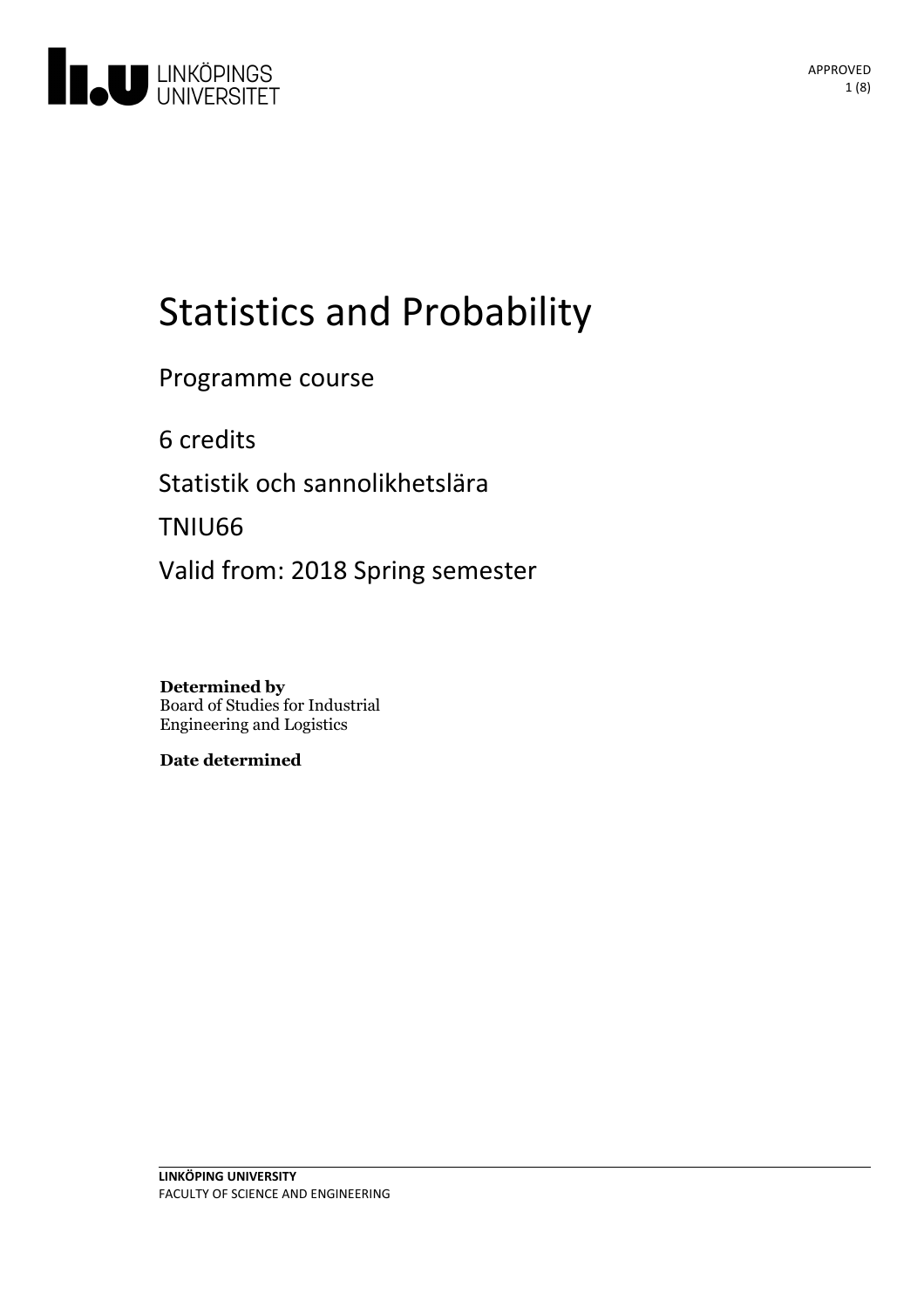# Main field of study

Mathematics, Applied Mathematics

Course level

First cycle

### Advancement level

 $G_1X$ 

## Course offered for

- Civil Engineering, B Sc in Engineering
- Air Transportation and Logistics, Bachelor's Programme
- Civic Logistics, Bachelor's Programme

### Entry requirements

Note: Admission requirements for non-programme students usually also include admission requirements for the programme and threshold requirements for progression within the programme, or corresponding.

## Prerequisites

A first course in mathematics at university level.

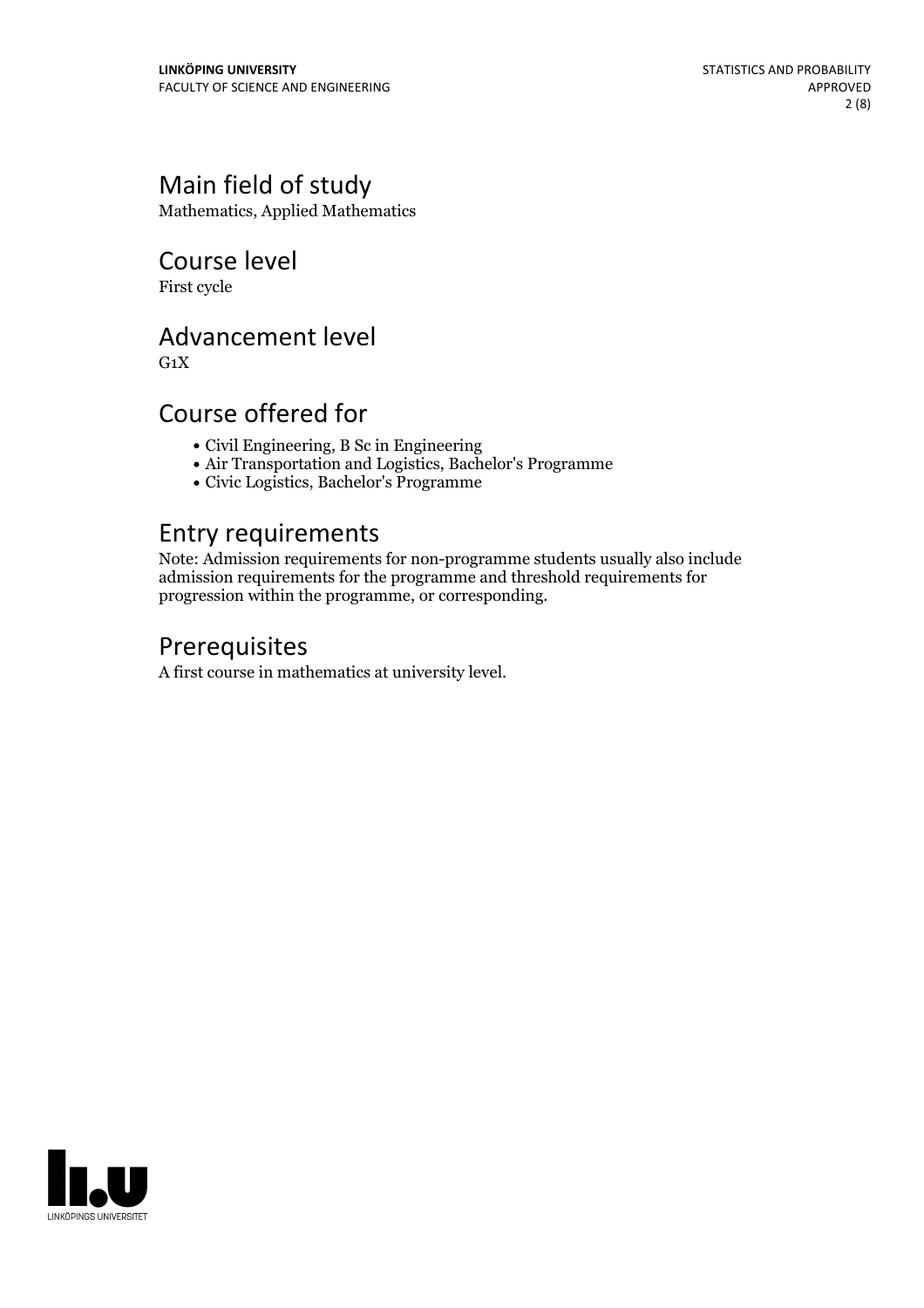# Intended learning outcomes

The course aims to provide an introduction to mathematical modeling of random trials and to statistical methods and concepts. It shall also demonstrate applications relevant to the programs for which it is given. After the course the student will be able to:

- analyze the distribution of a dataset for the central value and dispersion, such as
- 

mean, median and standard deviation, and visualize this.<br>
• describe different approaches to the concept of probability.<br>
• calculate probabilities of events, using concepts and tools such as independence,<br>
conditioning, i

limit theorem, and use it to determine the characteristics of its distribution and

• calculate point estimates of expected value, variance , standard deviation,<br>probability and intensity, and assess their suitability.<br>• calculate confidence intervals for the expected value (with and without a known

- standard deviation), probability and intensity, and interpret the results.<br>• formulate and implement hypothesis testing, and therein interpret the concepts
- of strength functions and P-value.<br>• conduct a correlation analysis and interpret the results.<br>• set up and interpret a linear regression model with two variables, determine
- 

whether a linear model is applicable and assess the reliability of estimates of both

 $\bullet$  use computer support for all calculations where relevant.

### Course content

- Probability: the concepts of probability. Sample space and event. Set theory and combinatorics. Conditional probabilities, Bayes' Theorem and the concept of independent events. Discrete and continuous random variables with distribution measures such as expected value, variance / standard deviation, covariance and correlation. The most common probability models, including uniform, binomial, poisson, exponential and normal distribution model. The Central Limit Theorem.<br>• Statistics: Descriptive statistics with the concepts of mean, median and
- standard deviation, and visualizations. Point and interval estimates of the expected value (with and without a known standard deviation), probability and intensity. Point estimation of variance and standard deviation. Hypothesis testing, including P-value and intensity function. Correlation. Linear regression for two variables, including control of suitablitity and determination of confidence and prediction intervals.

# Teaching and working methods

Teaching is done in lectures, problem classes and laboratory work.

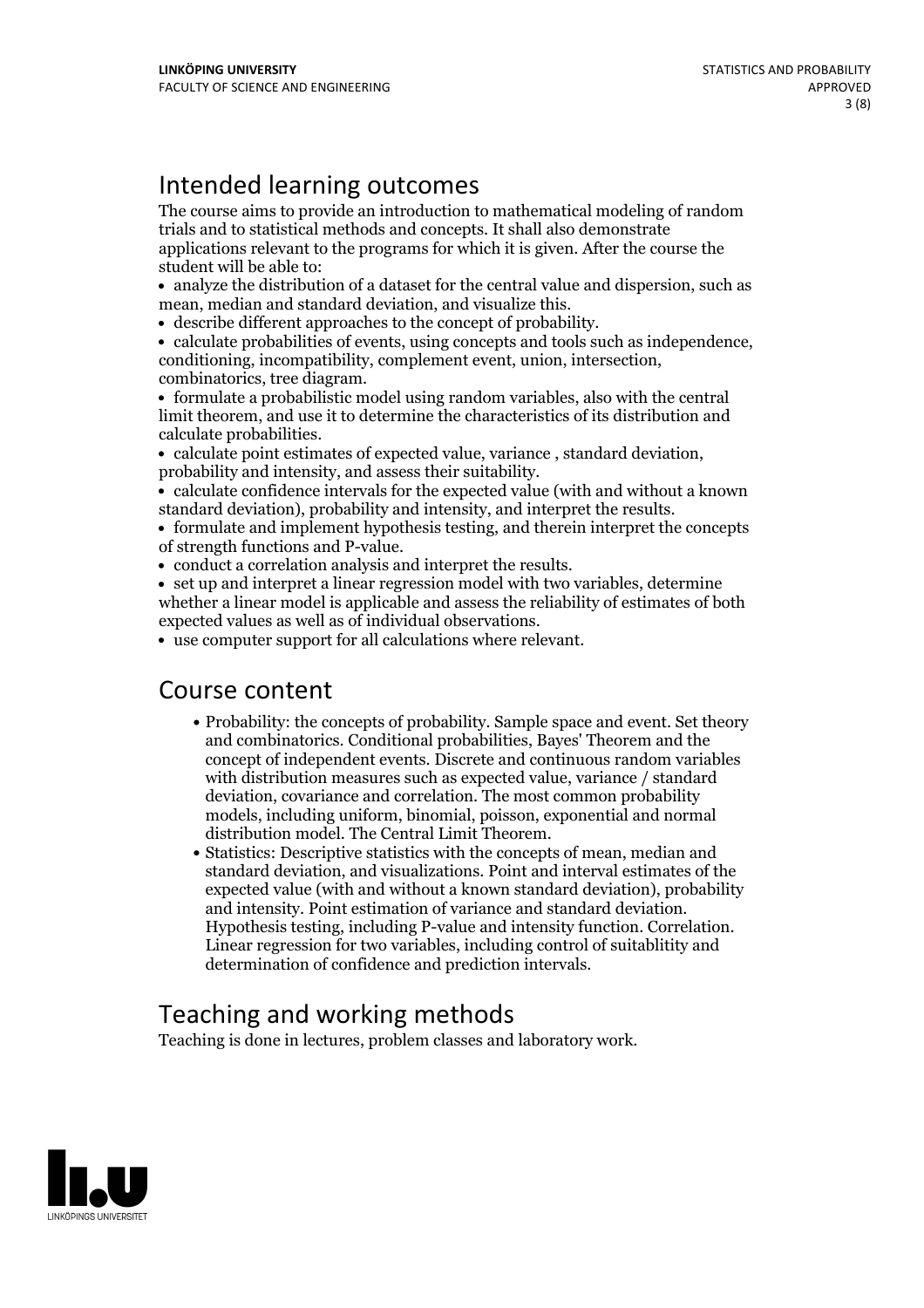### Examination

TEN1 Written examination 4.5 credits U, 3, 4, 5 LAB1 Laboratory work 1.5 credits U, G UPG1 Optional assignments for bonus on final exam o credits U, G Bonus on final exam from assignments is valid for one year.

Grades

Four-grade scale, LiU, U, 3, 4, 5

# Other information

*Supplementary courses:* Courses in simulation, quantitative logistics etc.

# Department

Institutionen för teknik och naturvetenskap

## Director of Studies or equivalent

George Baravdish

### Examiner

Michael Hörnquist

# Education components

Preliminary scheduled hours: 38 h Recommended self-study hours: 122 h

# Course literature

### **Books**

Gunnar G. Lövås, (2006) *Statistik - metoder och tillämpningar* 1 Liber AB ISBN: 978-91-47-07769-4

### **Compendia**

M. Hörnquist, Exempelsamling

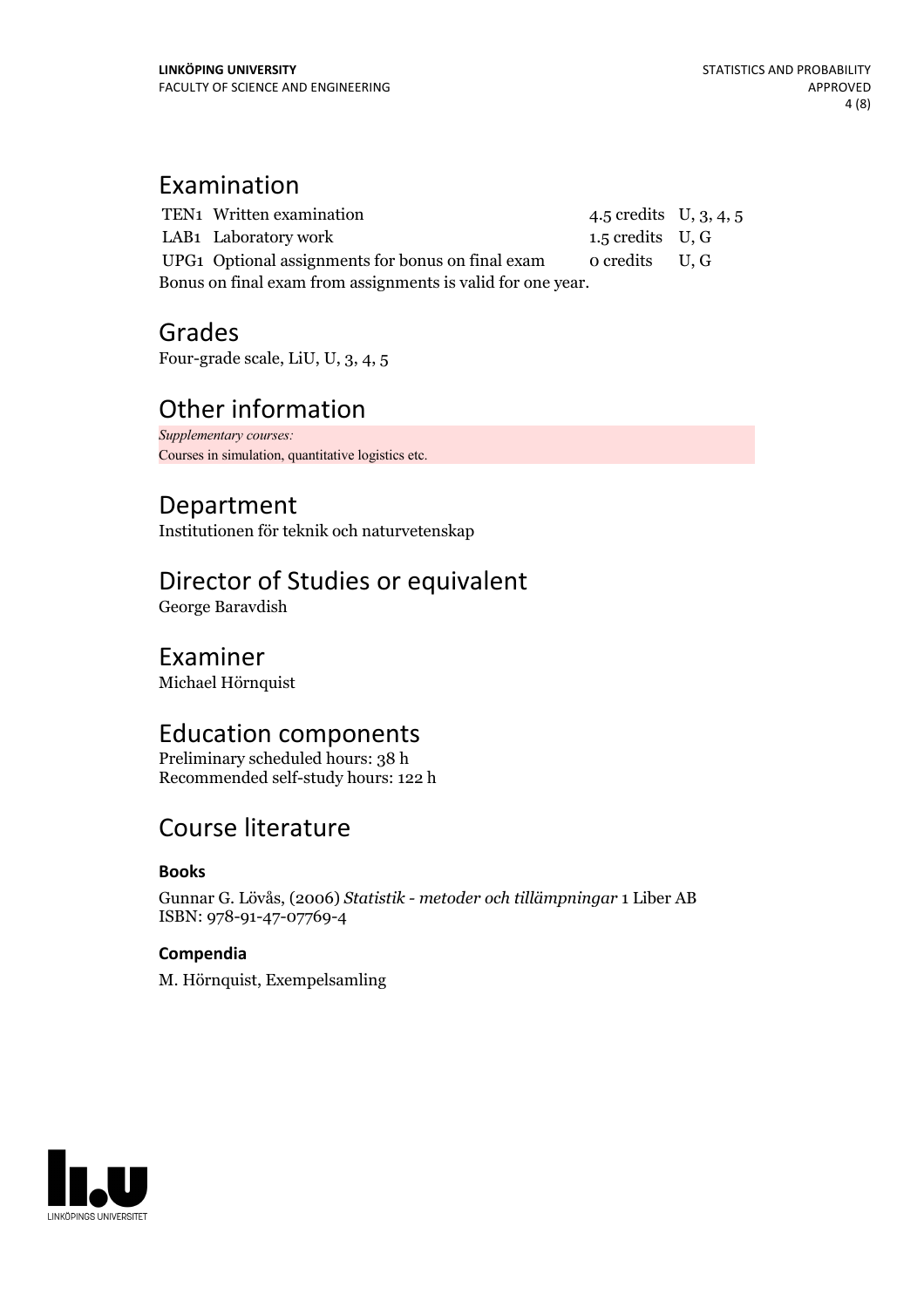# **Common rules**

### **Course syllabus**

A syllabus has been established for each course. The syllabus specifies the aim and contents of the course, and the prior knowledge that a student must have in order to be able to benefit from the course.

### **Timetabling**

Courses are timetabled after a decision has been made for this course concerning its assignment to a timetable module. A central timetable is not drawn up for courses with fewer than five participants. Most project courses do not have a central timetable.

### **Interrupting a course**

The vice-chancellor's decision concerning regulations for registration, deregistration and reporting results (Dnr LiU-2015-01241) states that interruptions in study are to be recorded in Ladok. Thus, all students who do not participate in a course for which they have registered must record the interruption, such that the registration on the course can be removed. Deregistration from <sup>a</sup> course is carried outusing <sup>a</sup> web-based form: www.lith.liu.se/for-studenter/kurskomplettering?l=sv.

### **Cancelled courses**

Courses with few participants (fewer than 10) may be cancelled or organised in a manner that differs from that stated in the course syllabus. The board of studies is to deliberate and decide whether a course is to be cancelled orchanged from the course syllabus.

### **Regulations relatingto examinations and examiners**

Details are given in a decision in the university's rule book: http://styrdokument.liu.se/Regelsamling/VisaBeslut/622678.

### **Forms of examination**

#### **Examination**

Written and oral examinations are held at least three times a year: once immediately after the end of the course, once in August, and once (usually) in one of the re-examination periods. Examinations held at other times are to follow a decision of the board of studies.

Principles for examination scheduling for courses that follow the study periods:

courses given in VT1 are examined for the first time in March, with re-

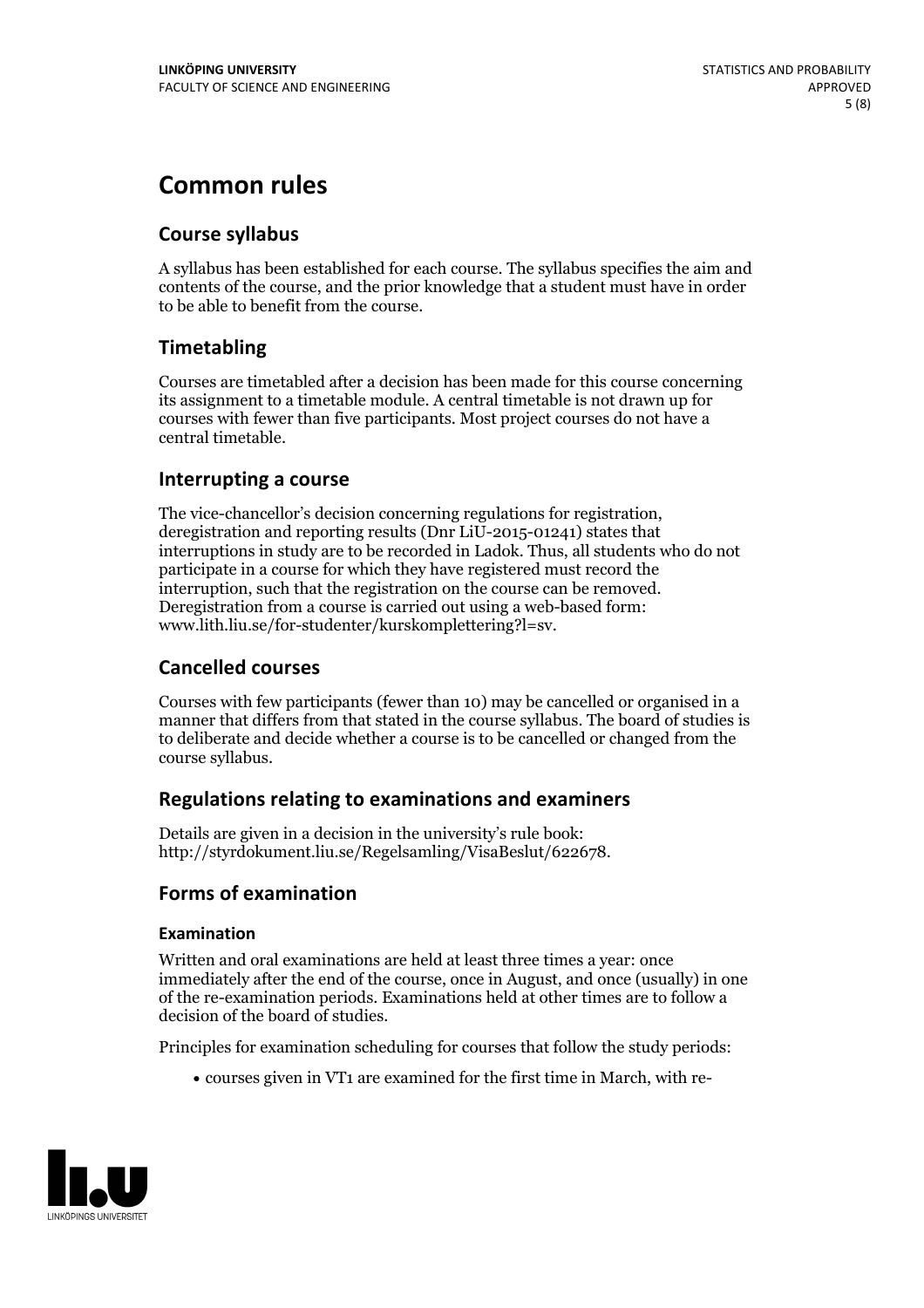examination in June and August

- courses given in VT2 are examined for the first time in May, with re-examination in August and October
- courses given in HT1 are examined for the first time in October, with re-examination in January and August
- courses given in HT2 are examined for the first time in January, with re-examination at Easter and in August.

The examination schedule is based on the structure of timetable modules, but there may be deviations from this, mainly in the case of courses that are studied and examined for several programmes and in lower grades (i.e. 1 and 2).

- Examinations for courses that the board of studies has decided are to be held in alternate years are held only three times during the year in which
- the course is given.<br>• Examinations for courses that are cancelled or rescheduled such that they are not given in one or several years are held three times during the year that immediately follows the course, with examination scheduling that corresponds to the scheduling that was in force before the course was cancelled or rescheduled.<br>• If teaching is no longer given for a course, three examination occurrences
- are held during the immediately subsequent year, while examinations are at the same time held for any replacement course that is given, or alternatively in association with other re-examination opportunities. Furthermore, an examination is held on one further occasion during the next subsequent year, unless the board of studies determines otherwise.<br>• If a course is given during several periods of the year (for programmes, or
- on different occasions for different programmes) the board orboards of studies determine together the scheduling and frequency of re-examination occasions.

#### **Registration for examination**

In order to take an examination, a student must register in advance at the Student Portal during the registration period, which opens 30 days before the date of the examination and closes 10 days before it. Candidates are informed of the location of the examination by email, four days in advance. Students who have not registered for an examination run the risk of being refused admittance to the examination, if space is not available.

Symbols used in the examination registration system:

- \*\* denotes that the examination is being given for the penultimate time.
- \* denotes that the examination is being given for the last time.

#### **Code of conduct for students during examinations**

Details are given in a decision in the university's rule book: http://styrdokument.liu.se/Regelsamling/VisaBeslut/622682.

#### **Retakes for higher grade**

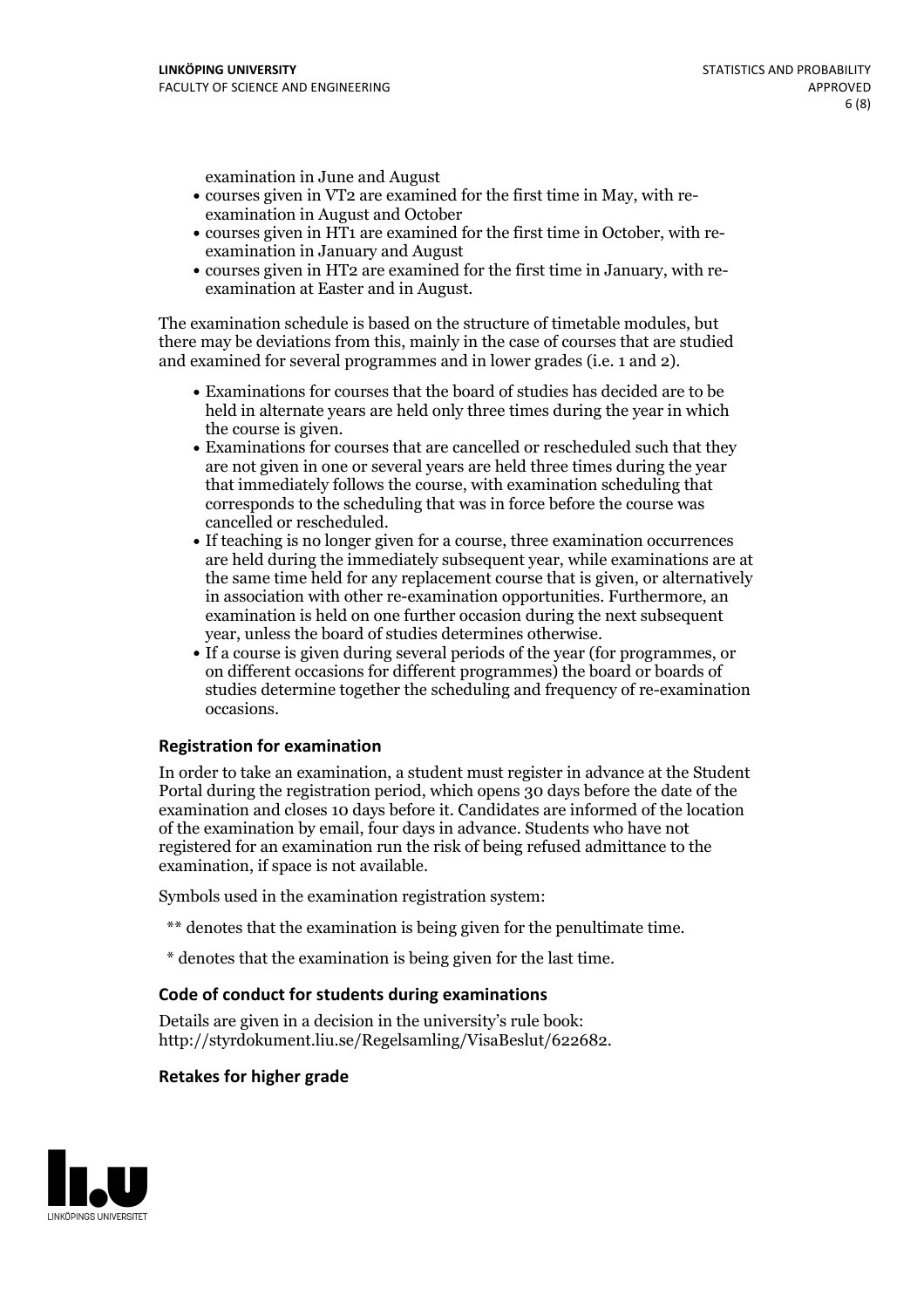Students at the Institute of Technology at LiU have the right to retake written examinations and computer-based examinations in an attempt to achieve a higher grade. This is valid for all examination components with code "TEN" and "DAT". The same right may not be exercised for other examination components, unless otherwise specified in the course syllabus.

#### **Retakes of other forms of examination**

Regulations concerning retakes of other forms of examination than written examinations and computer-based examinations are given in the LiU regulations for examinations and examiners, http://styrdokument.liu.se/Regelsamling/VisaBeslut/622678.

#### **Plagiarism**

For examinations that involve the writing of reports, in cases in which it can be assumed that the student has had access to other sources (such as during project work, writing essays, etc.), the material submitted must be prepared in accordance with principles for acceptable practice when referring to sources (references or quotations for which the source is specified) when the text, images, ideas, data, etc. of other people are used. It is also to be made clear whether the author has reused his or her own text, images, ideas, data, etc. from previous examinations.

A failure to specify such sources may be regarded as attempted deception during examination.

#### **Attempts to cheat**

In the event of <sup>a</sup> suspected attempt by <sup>a</sup> student to cheat during an examination, or when study performance is to be assessed as specified in Chapter <sup>10</sup> of the Higher Education Ordinance, the examiner is to report this to the disciplinary board of the university. Possible consequences for the student are suspension from study and a formal warning. More information is available at https://www.student.liu.se/studenttjanster/lagar-regler-rattigheter?l=sv.

#### **Grades**

The grades that are preferably to be used are Fail (U), Pass (3), Pass not without distinction  $(4)$  and Pass with distinction  $(5)$ . Courses under the auspices of the faculty board of the Faculty of Science and Engineering (Institute of Technology) are to be given special attention in this regard.

- 1. Grades U, 3, 4, 5 are to be awarded for courses that have written
- examinations. 2. Grades Fail (U) and Pass (G) may be awarded for courses with <sup>a</sup> large degree of practical components such as laboratory work, project work and group work.

#### **Examination components**

- 
- 1. Grades U, 3, 4, <sup>5</sup> are to be awarded for written examinations (TEN). 2. Grades Fail (U) and Pass (G) are to be used for undergraduate projects and other independent work.